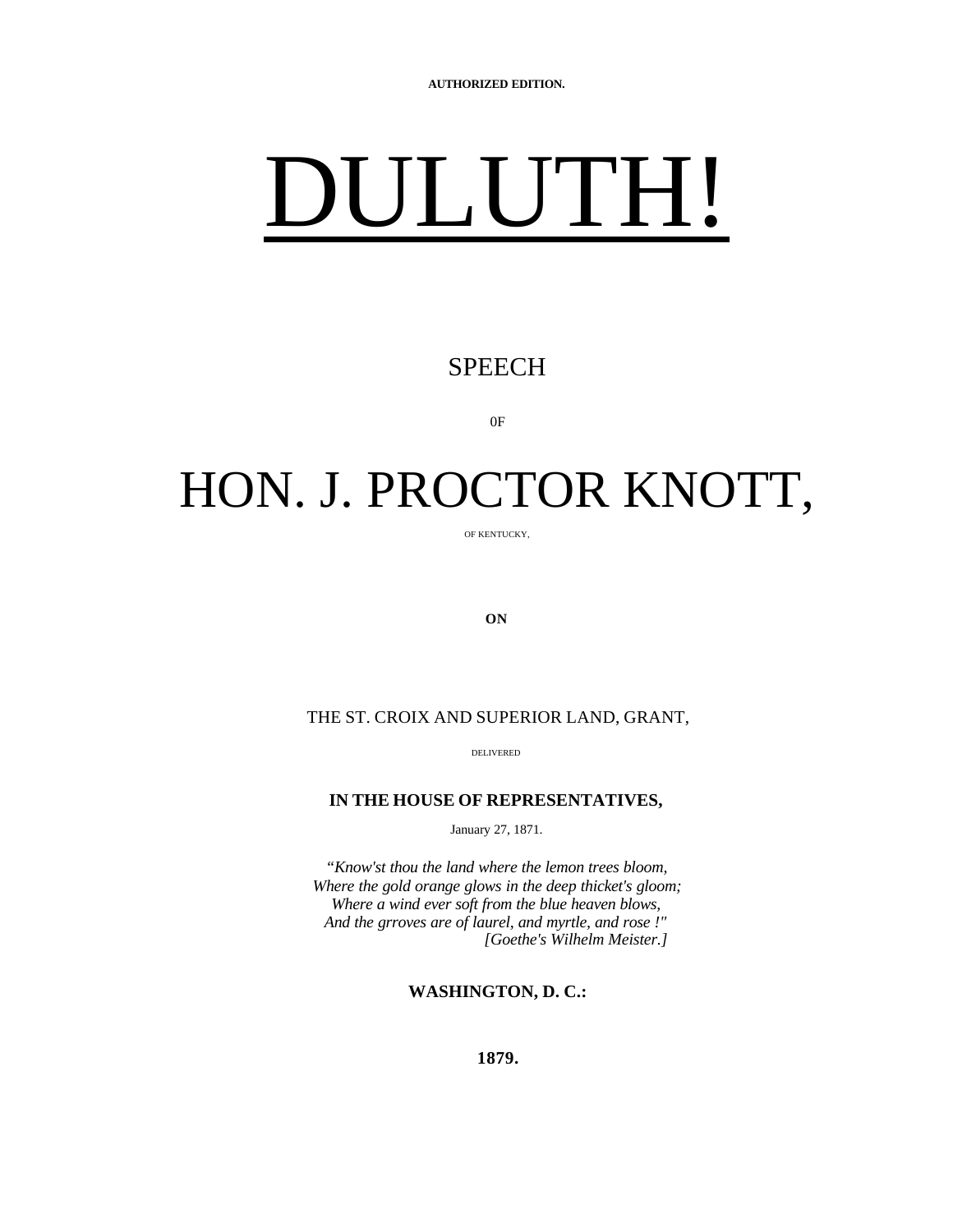### **DULUTH!**

The House having under consideration the joint resolution (**S. R. No. 11** ) extending the time to construct a railroad from the St. Croix river or lake to the west end of Lake Superior and to Bayfield-

#### **Mr. KNOTT said:**

Mr. Speaker: If I could be actuated by any conceivable inducement to betray the sacred trust reposed in me by those to whose generous confidence I am indebted for the honor of a seat on this floor; if I could be influenced by any possible consideration to become instrumental in giving away, in violation of their known wishes, any portion of their interest in the public domain for the mere promotion of any railroad enterprise whatever, I should certainly feel a strong inclination to give this measure my most earnest and hearty support; for I am assured that is success would materially enhance the pecuniary prosperity of some of' the most valued friends I have on earth; friends for whose accommodation I would be willing to make almost any sacrifice not involving my personal honor or my fidelity as the trustee of an express trust. And that fact of itself would be sufficient to countervail almost any objection I might entertain to the passage of this bill not inspired by an imperative and inexorable sense of public duty.

But, independent of the seductive influences of private friendship: to which I admit I am, perhaps, as susceptible as any of' the gentlemen I see around me, the intrinsic merits of the measure itself are of such an extraordinary character as to commend it most strongly to the favorable consideration of every member of this House, myself not excepted, notwithstanding my constituents, in whose be half alone I am acting here, would not be benefited by its passage one particle more than they would be by a project to cultivate an orange grove on the bleakest summit of Greenland's icy mountains. *[Laughter.]*

Now, sir, as to those great trunk lines of railway, spanning the continent from ocean to ocean, I confess my mind has never been fully made up. It is true they may afford some trifling advantages to local traffic, and they may even in time become the channels of a more extended commerce. Yet I have never been thoroughly satisfied either of the necessity or expediency of projects promising such meager results to the great body of our people. But with regard to the transcendent merits of the gigantic enterprise contemplated in this bill I never entertained the shadow of a doubt. *[Laughter.]*

Years ago, when I first heard that there was somewhere in the vast terra incognita, somewhere in the bleak regions of the great Northwest, a stream of water known to the nomadic inhabitants of the neighborhood as the river St. Croix, I became satisfied that the construction of a railroad from that raging torrent to some point in the civilized world was essential to the happiness and prosperity of the American people, if not absolutely indispensable to the perpetuity of republican institutions on this continent. [Great laughter.] I felt instinctively that the boundless resources of that prolific region of sand and pine shrubbery would never be fully developed without a railroad constructed and equipped at the expense of the Government, and perhaps not then. *[Laughter.]* I had an abiding presentiment that, some day or other, the people of this whole country, irrespective of party affiliations, regardless of sectional prejudices, and *"*without distinction of race, color, or previous condition of servitude," would rise in their majesty and demand an outlet for the enormous agricultural productions of' those vast and fertile pine barrens, drained in the rainy season by the surging waters of the turbid St. Croix. *[Great laughter.]*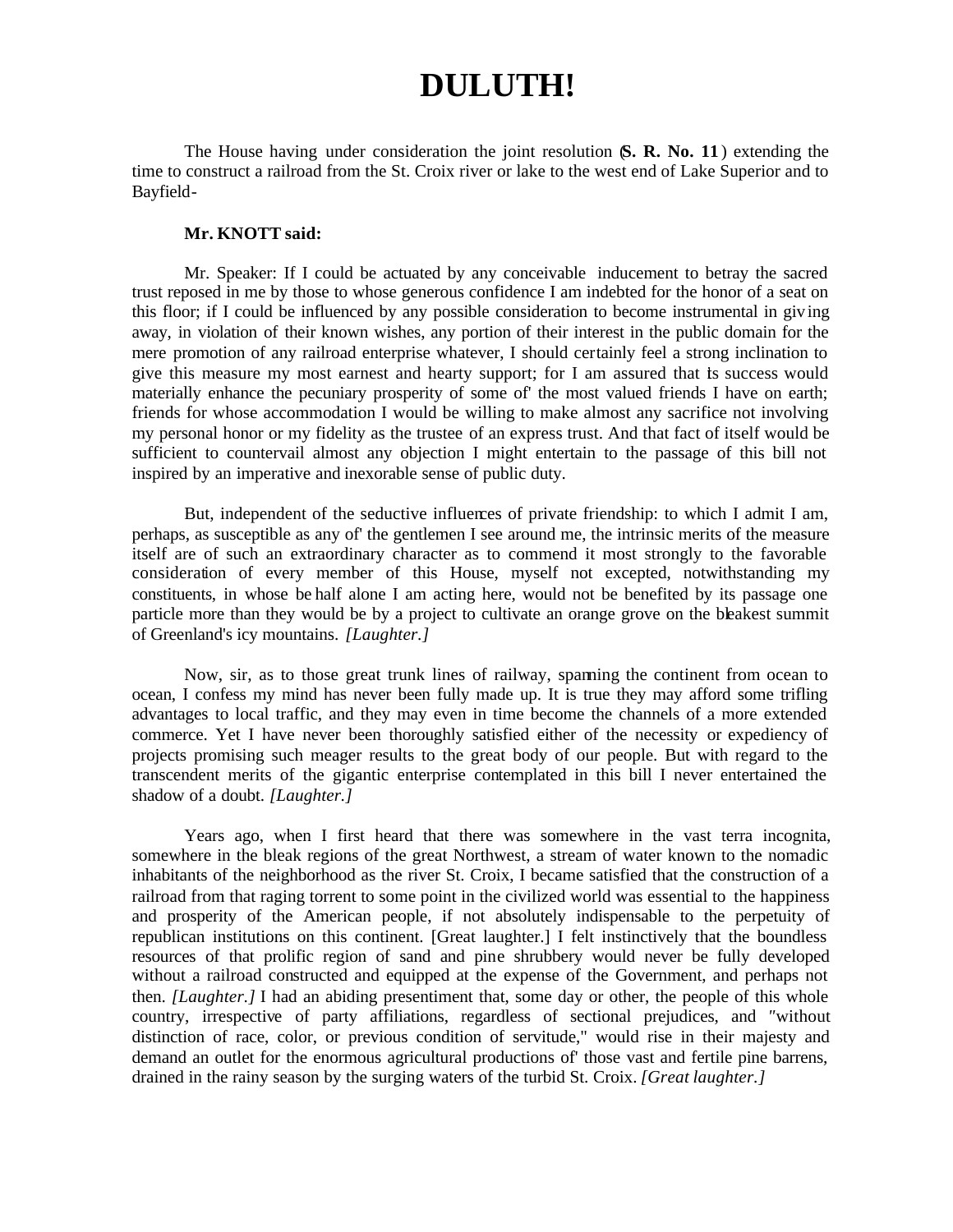These impressions, derived simply and solely from the "eternal fitness of things," were not only strengthened by the interesting and eloquent deba te on this bill, to which I listened with so much pleasure the other day, but intensified, if possible, as I read over this morning the lively colloquy which took place on that occasion, as I find it reported in last Friday's Globe. I will ask the indulge nce of the House while I read a few short passages, which are sufficient, in my judgment, to place the merits of the great enterprise contemplated in the measure now under discussion beyond all possible controversy.

The honorable gentleman from Minnesota, [Mr. Wilson,] who, I believe, is managing this bill, in speaking of the character of the country through which this railroad is to pass, says this:

"We want to have the timber brought to us as cheaply as possible. Now, if you tie up the lands in this way, so that no title can be obtained to them--for no settler will go on these lands, for he cannot make a living - you deprive us of the benefit of that timber."

Now, sir, I would not have it by any means inferred from this that the gentleman from Minnesota would insinuate that the people out in his section desire this timber merely for the purpose of fencing up their farms so that their stock may not wander off and die of starvation among the bleak hills of the St. Croix. *[Laughter.]* I read it for no suc h purpose, sir, and make no such comment on it myself. In corroboration of this statement of the gentleman from Min nesota, I find this testimony given by the honorable gentleman from Wisconsin, [Mr. Washburn.] Speaking of these same lands, he says:

"Under the bill, as amended by my friend from Minnesota, nine-tenths of the land is open to actual settlers at \$2.50 per acre; the remaining one-tenth is pine -timbered land, that is not fit for settlement, and never will be settled upon; but the timber will be cut off. I admit that it is the most valuable portion of the grant, for most of the grant is not valuable. It is quite valueless; and if you put in this amendment of the gentleman from Indiana, you may as well just kill the bill, for no man and no company will take the grant and build the road."

I simply pause here to ask some gentleman better versed in the science of mathematics than I am to tell me if the timbered lands are in fact the most valuable portion of that section of country, and they would be entirely valueless without the timber that is on them, what the remainder of the land is worth which has no timber on it at all. *[Laughter.]*

But further on I find a most entertaining and instructive interchange of views between the gentleman from Arkansas, [Mr. Rogers] the gentleman from Wisconsin, [Mr. Washburn,] and the gentleman from Maine, [Mr. Peters,] upon the subject of pine lands generally, which I will tax the patience of the House to read:

**"Mr. Rogers.** Will the gentleman allow me to ask him a question?

**"Mr. Washburn of Wisconsin.** Certainly.

**"Mr. Rogers.** Are these pine lauds entirely worthless except for timber?

**"Mr. Washburn of Wisconsin.** They are generally worthless for any other purpose. I am perfectly familiar with that subject. These lands are not valuable for purposes of settlement.

**"Mr. Farnsworth.** They will be after the timber is taken off.

**"Mr. Washburn, of Wisconsin.** No. Sir.

**"Mr. Rogers.** I want to know the character of those pine lands.

**"Mr. Washburn of Wisconsin.** They are generally sandy, barren lands. My friend from the Green Bay district [Mr. Sawyer] is himself perfectly familiar with this question, and he will bear me out in what I say, that these pine timber lands are not adapted to settlement.

**"Mr. Rogers.** The pinelands to which I am accustomed are gener ally very good. What I want to know is what is the difference between our pine lauds and your pine lands.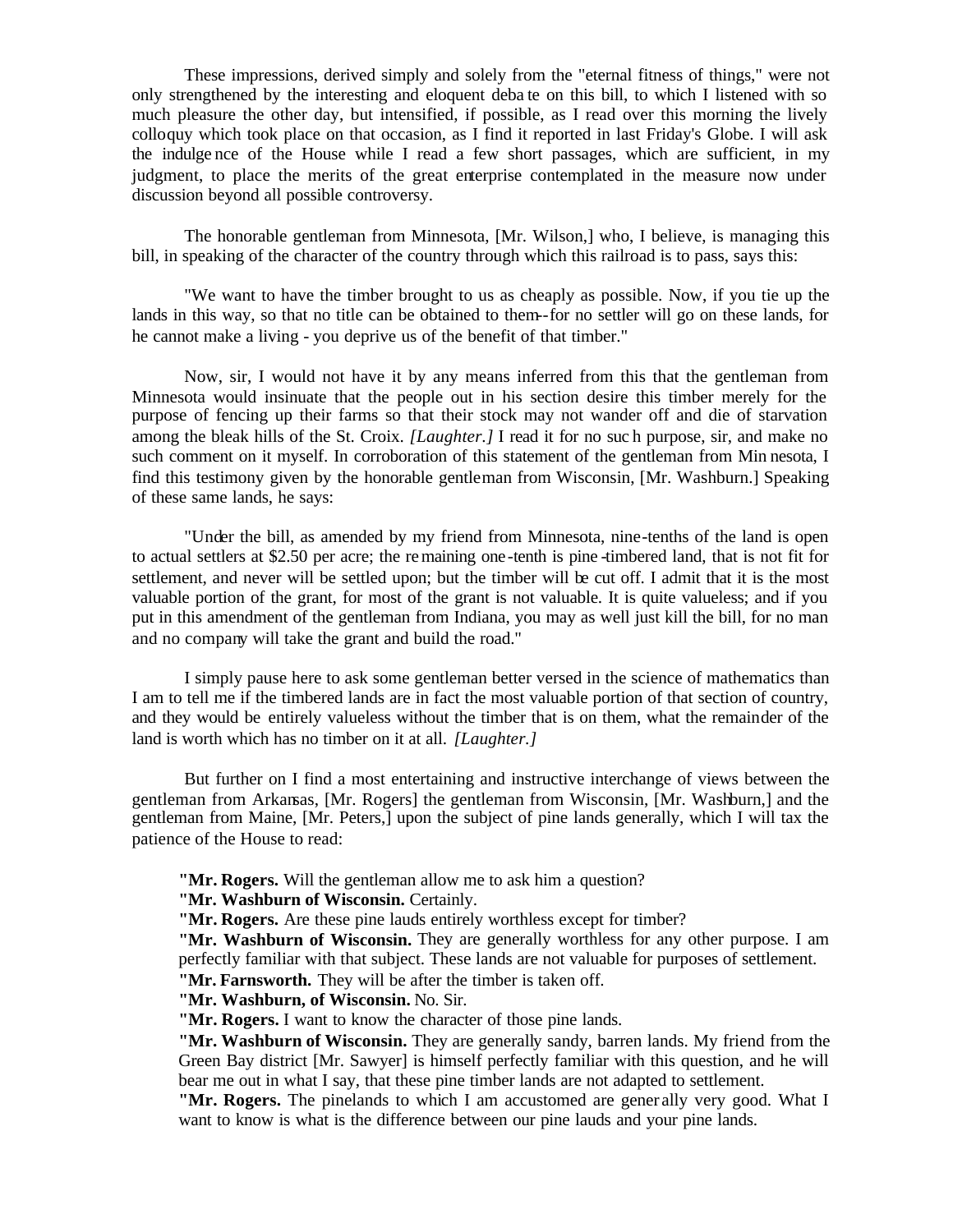**"Mr. Washburn, of Wisconsin.** The pine timber of Wisconsin generally grows upon barren, sandy land. The gentleman from Ma ine, [Mr. Peters,] who is familiar with pine lands, will, I have no doubt, say that pine timber grows generally upon the most barren lands.

"**Mr. Peters.** As a general thing pine lands are not worth much for cultivation."

And further on I find this pregnant question, the joint production of the two gentlemen from Wisconsin: Mr. Paine. Does my friend from Indiana suppose that in any event settlers will occupy and cultivate these pine lands?

#### **"Mr. Washburn; of Wisconsin.** Particularly without a railroad?"

Yes, sir, *"particularly without a railroad."* It will be asked after awhile, I am afraid, if settlers will go anywhere unless the Government builds a railroad for them to go on. *[Laughter.]*

I desire to call attention to only one more statement, which I think sufficient to settle the question. It is one made by the gentleman from Wisconsin, [Mr. Paine,] who says:

"These lands will be abandoned for the present. It may be that at some remote period there will spring up in that region a new kind of agriculture, which will cause a demand for these particular lands; and they may then come into use and be valuable for agricultural purposes. But I know, and I cannot help thinking that my friend from Indiana understands, that for the present, and for many years to come, these pine lands can have no possible value other than that arising from the pine timber which stands on them."

Now, sir, who, after listening to this emphatic and unequivocal testimony of these intelligent, competent, and able -bodied witnesses, *[laughter;]* who that is not as incredulous as St. Thomas himself, will doubt for a moment that the Goshen of America is to be found in the sandy valleys and upon the pine -clad hills of the St. Croix? *[Laughter.]* Who will have the hardihood to rise in his seat on this floor and assert that, excepting the pine bushes, the entire region would not produce vegetation enough in ten years to fatten a grasshopper? *[Great laughter.]* Where is the patriot who is willing that his country shall incur the peril of remaining another day without the amplest railroad connection with such an inexhaustible mine of agricultural wealth? *[Laughter.]* Who will answer for the consequences of abandoning a great and warlike people, in possession of a country like that, to brood over the indifference and neglect of their Government? *[Laughter.]* How long would it be before they would take to studying the Declaration of Independence and hatching out the damnable heresy of secession? How long before the grim demon of civil discord would rear again his horrid head in our midst, "gnash loud his iron fangs and shake his crest of bristling bayonets?" *[Laughter.]*

Then, sir, think of the long and painful process of reconstruction that must follow with its concomitant amendments to the Constitution; the seventeenth, eighteenth, and nineteenth articles. The sixteenth, it is of course understood, is to be appropriated to those blushing damsels who are, day after day*,* beseeching us to let them vote, hold office, drink cock-tails, ride astraddle, and do everything else the men do. *[Roars of laughter.]* But above all, sir, let me implore you to reflect for a single moment on the deplorable condition of our country in case of a foreign war with all our ports blockaded, all our cities in a state of siege, the gaunt specter of famine brooding like a hungry vulture over our starving land; our commissary stores all exhausted, and our famishing armies withering away in the field, a helpless prey to the insatiate demon of hunger; our Navy rotting in the docks for want of provisions for our gallant seamen, and we without any railroad communication whatever with the prolific pine thickets of the St. Croix. *[Great laughter.]*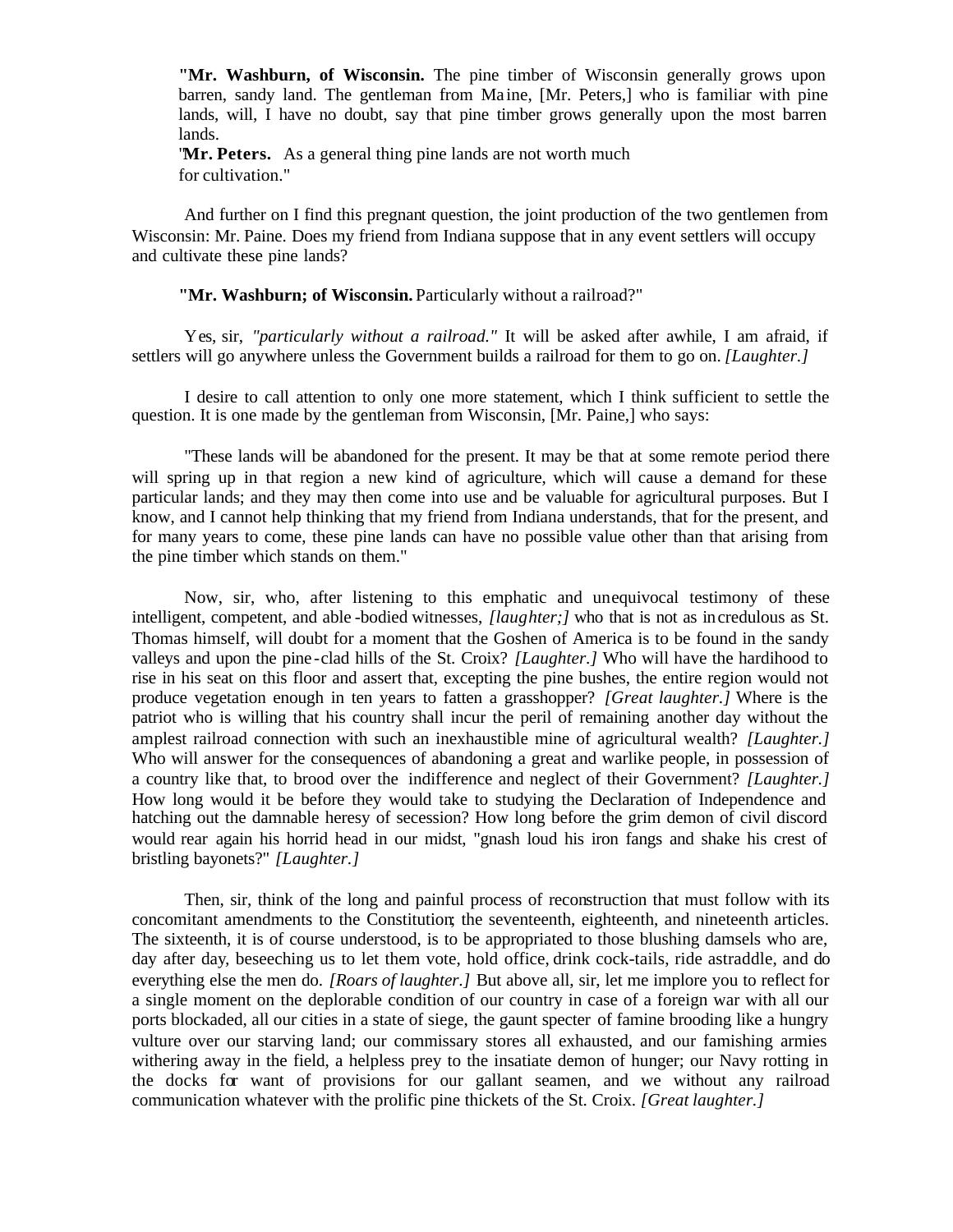Ah*,* sir, I could very well understand why my amiable friends from Pennsylvania [Mr. Myers, Mr. Kelley, and Mr. 0'Neill] should be so earnest in their support of this bill the other day, and if their honorable colleague, my friend Mr. Randall, will pardon the remark, I will say I considered his criticism of their action on that occasion as not only unjust but ungenerous. I knew they were looking forward with the far-reaching ken of enlightened statesmanship to the pitiable condition in which Philadelphia will be left unless speedily supplied with railroad connection in some way or other with this garden spot of the universe. *[Laughter.]* And besides, sir, this discussion has relieved my mind of a mystery that has weighed upon it like an incubus for years. I could never understand before why there was so much excitement during the last Congress over the acquisition of Alta Vela. I could never understand why it was that some of our ablest statesmen and most disinterested patriots should entertain such dark forebodings of the untold calamities that were to befall our beloved country unless we should take immediate possession of that desirable island. But I see now that they were laboring under the mistaken impression that the Government would need the guano to manure the public lands on the St. Croix. *[Great laughter.]*

Now, sir, I repeat I have been satisfied for years that if there was any portion of the inhabited globe absolutely in a suffering condition for want of a railroad it was these teeming pine barrens of the St. Croix. *[Laughter.]* At what particular point on that noble stream such a road should be commenced I knew was immaterial, and so it seems to have been considered by thc draughtsman of this bill. It might be up at the spring or down at the foot-log, or the water-gate, or the fish-dam, or anywhere along the bank, no matter where. *[Laughter.]* But in what direction should it run, or where should it terminate, were always to my mind questions of the most painful perplexity. I could conceive of no place on *"*God's green earth" in such straitened circumstances for railroad facilities as to be likely to desire or willing to accept such a connection. *[Laughter.]* I knew that neither Bayfield nor Superior City would have it, for they both indignantly spurned the munificence of the Government when coupled with such ignominious conditions, and let this very same land grant die on their hands years and years ago rather than submit to the degradation of a direct communication by railroad with the piney woods of' the St. Croix; and I knew that what the enterprising inhabitants of' those giant, young cities would refuse to take would have few charms for others, whatever their necessities or cupidity might be. *[Laughter.]*

Hence, as I have said, Sir, I was utterly at a loss to de termine where the terminus of this great and indispensable road should be until I accidentally overheard some gentle men the other day mention the name of "Duluth." *[Great, laughter.]* Duluth! The word fell upon my ear with peculiar, and indescribable charm, like the gentle murmur of a low fountain stealing forth in the midst of roses, or the soft, sweet accents of an angel's whisper in the bright, joyous dream of sleeping innocence. Duluth! 'Twas the name for which my soul had panted for years, as the hart panteth for the water-brooks. *[Renewed laughter.]* But where was Duluth? Never, in all my limited reading, had my vision been gladdened by seeing the celestial word in print. *[Laughter.]* And I felt a profounder humiliation in nay ignorance that its dulcet syllables had never before ravished my delighted ear. *[Roars of laughter.]* I was certain the draughtsman of this bill had never heard of it, or it would have been designated as one of the termini of this road. I asked my friends about it, but they knew nothing of it. I rushed to the library and examined all the maps I could find. *[Laughter.]* I discovered in one of them a delicate, hair-like line, diverging from the Mississippi near a place marked Prescott, which I supposed was intended to represent the river St. Croix, but I could nowhere find Duluth.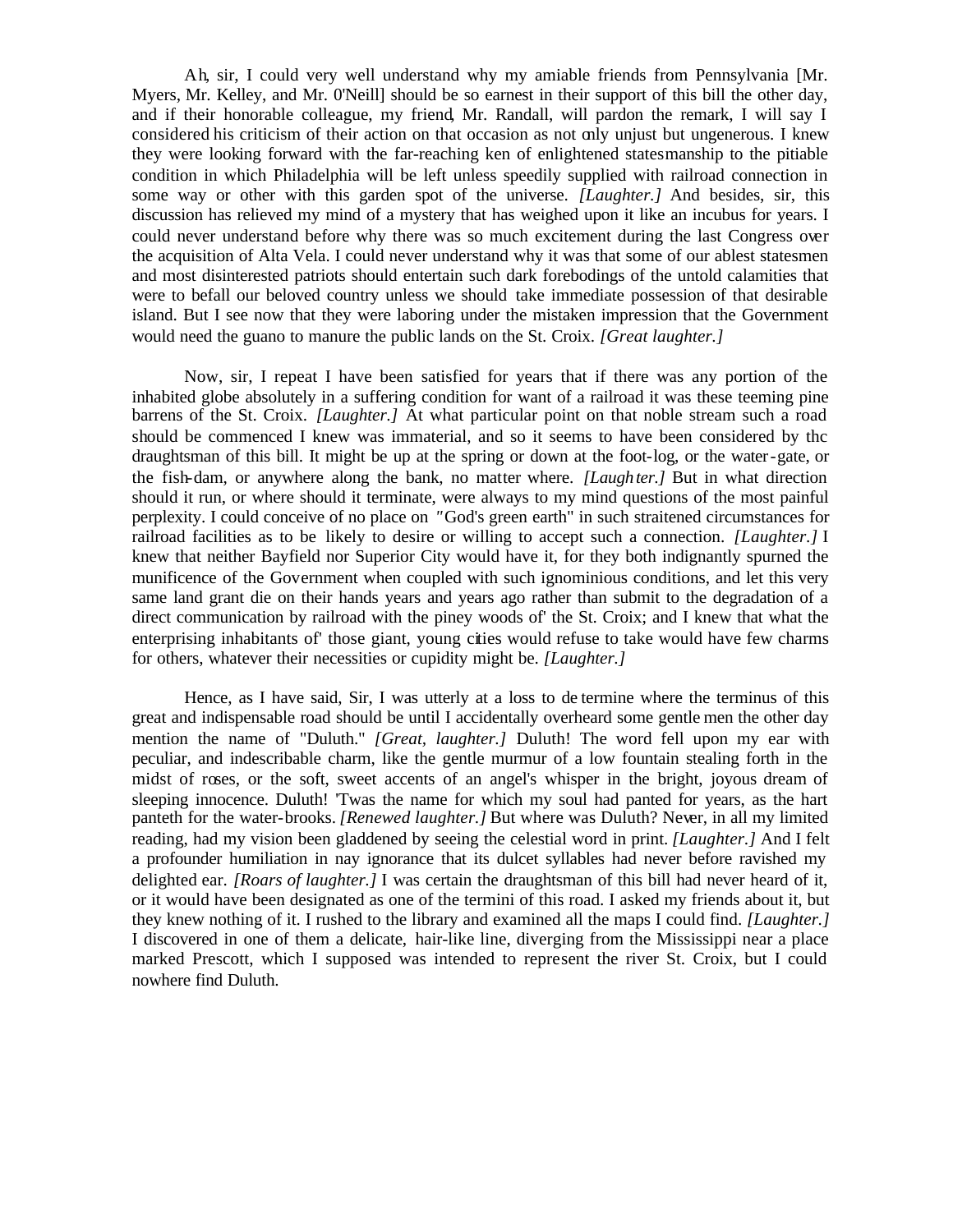Nevertheless, I was confident it existed somewhere, and that its discovery would constitute the crowning glory of the present century, if not of all modern times. *[Laughter]* I knew it was bound to exist in the very nature of things; that the symmetry and perfection of our planetary system would be incomplete without it, *[Renewed laughter]* that the elements of material nature would long since have resolved themselves back into original chaos if there had been such a hiatus in creation as would have resulted from leaving out Duluth. *[Roars of laughter]* In fact, sir, I was overwhelmed with the conviction that Duluth not only existed somewhere, but that wherever it was it was a great and glorious place. I was convinced that the greatest calamity that ever befell the benighted nations of the ancient world was in their having passed away without a knowledge of the actual existence of Duluth; that their fabled Atlantis, never seen save by the hallowed vision of inspired poesy, was, in fact, but another name for Duluth; that the golden orcha rd of the Hesperides was but a poetical synonym for the beer gardens in the vicinity of Duluth. *[Great laughter.]* I was certain that Herodotus had died a miserable death be cause in all his travels and with all his geographical research he had never heard of Duluth. *[Laughter.]* I knew that if the immortal spirit of Homer could look down from another heaven than that created by his own celestial genius upon the long lines of pilgrims from every nation of the earth to the gushing fountain of poesy opened by the touch of his magic wand, if he could be permitted to behold the vast assemblage of grand and glorious productions of the lyric art called into being by his own inspired strains, he would weep tears of bitter: anguish that instead of lavishing all the stores of his mighty genius upon the fall of Ilion it had not been his more blessed lot to crystallize in deathless song the rising glories of Duluth. *[Great and continued laughter.]* Yet, sir, had it not been for this map, kindly furnished me by the Legislature of' Minnesota, I might have gone down to my obscure and humble grave in an agony of' despair, because I could nowhere find Duluth. *[Renewed laughter.]* Had such been my melancholy fate, I have no doubt that, with the last feeble pulsation of my breaking heart, with the last faint, exhalation of my fleeting breath, I should have whispered, "Where is Duluth?" *[Roars of laughter.]*

But, thanks to the beneficence of that band of ministering angels who have their bright abodes in the far-off capital of Minnesota, just as the agony of my anxiety was about to culminate in the frenzy of despair, this blessed map was placed in my hands; and as I unfolded it a resplendent scene of ineffable glory opened before me, such as I imagine burst upon the enraptured vision of the wandering peri through the opening gates of paradise. *[Renewed laughter.]* There, there for the first time, my enchanted eye rested upon the ravishing word *"Duluth."*

This map, sir, is intended, as it appears from its title, to illustrate the position of Duluth in the United States; but if gentlemen will examine it, I think they will concur with me in the opinion that it is far too modest in its pretensions. It not only illustrates the position of Duluth in the United States, but also exhibits its relations with all created things. It even gees further than this. It lifts the shadowy veil of futurity and affords us a view of the golden prospects of Duluth far along the dim vista of ages yet to come.

If gentlemen will examine it they will find Duluth not only in the center of the map, but represented in the center of a series of concentric circles one hundred miles apart, and some of them as much as four thousand miles in diameter, embracing alike in their tremendous sweep the fragrant savannas of the sun-lit South and the eternal solitudes of snow that mantle the ice-bound North. *[Laughter.]* How these circles were produced is perhaps one of those primordial mysteries that the most skillful paleologist will never be able to explain. *[Renewed laughter.]* But the fact is, sir, Duluth is pre-eminently a central place, for I am told by gentlemen who have been so reckless of their own personal safety as to venture away into those awful regions where Duluth is supposed to be, that it is so exactly in the center of the visible universe that the sky comes down at precisely the same distance all around it. *[Roars of laughter.]*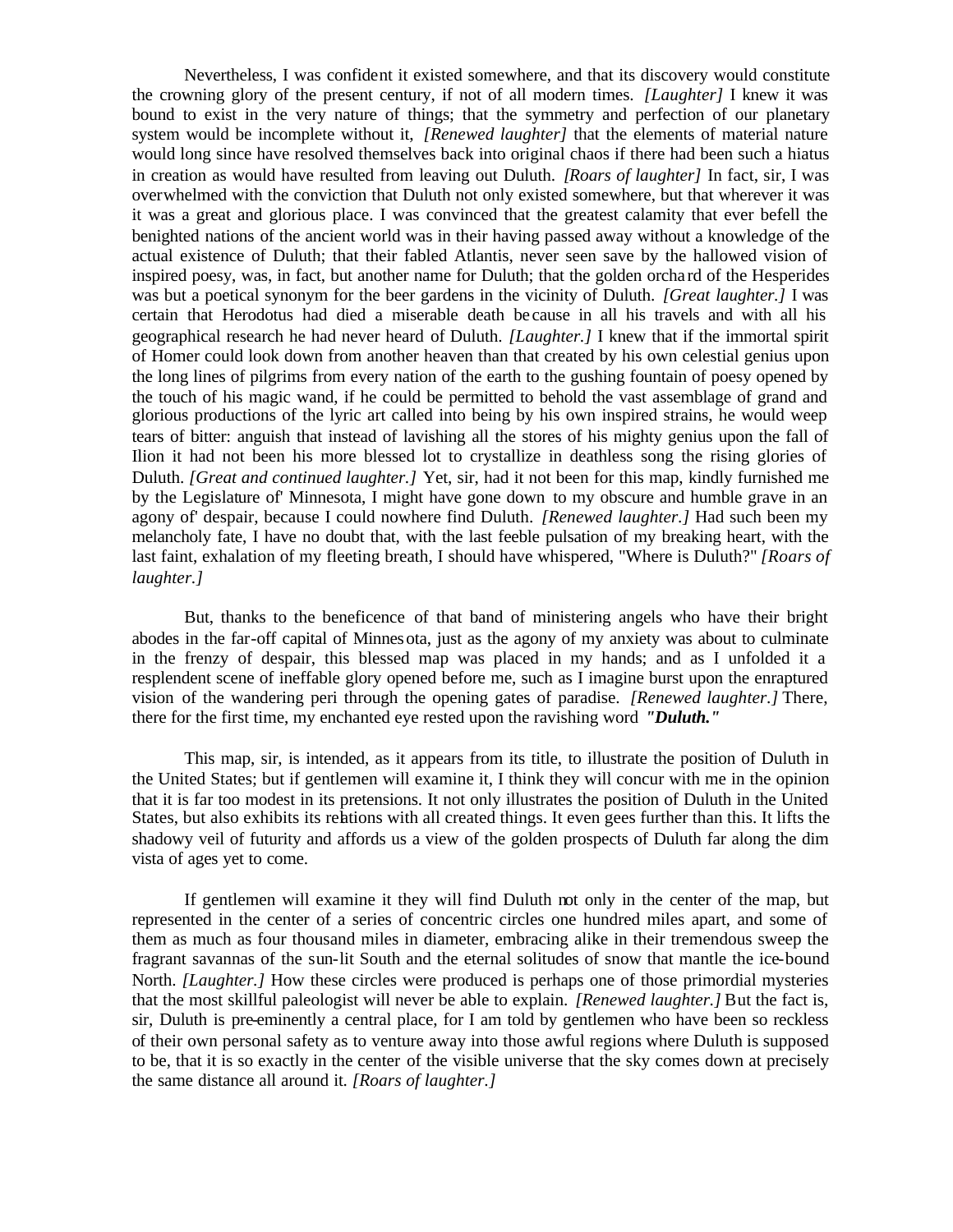I find by reference to this map that Duluth is situated somewhere near the western end of Lake Superior, but as there is no dot or other ma rk indicating its exact location, I am unable to say whether it is actually confined to any particular spot, or whether "it is just lying around there loose." *[Renewed laughter.]* I really cannot tell whether it is one of those ethereal creations of intellectual frostwork, more intangible than the rose-tinted clouds of a summer sunset; one of those airy exhalation's of the speculator's brain, which I am told are ever flitting in the form of towns and cities along those lines of railroad, built with Government subsidies, luring the unwary settler as the mirage of the desert lures the famishing traveler on, and ever on, until it fades away in the darkening horizon, or whether it is a real bona fide*,* substantial city, all "staked off," with the lots marked with their owners' names, like that proud commercial metropolis recently discovered on the desirable shores of' San Domingo. *[Laughter.]* But, however that may be, I am satisfied Duluth is there, or thereabout, for I see it stated here on this map that it is exactly thirty-nine hundred and ninety miles from Liverpool, [laughter;] though I have no doubt, for the sake of convenience, it will be moved back ten miles, so as to make the distance an even four thousand. *[Renewed laughter.]*

Then, sir, there is the climate of Duluth, unquestionably the most salubrious and delightful to be found anywhere on the Lord's earth. Now, I have always been under the impression, as I presume other gentlemen have, that in the region around Lake Superior it was cold enough for at least nine months in the year to freeze the smokestack off a locomotive. *[Great laughter.]* But I see it represented on this map that Duluth is situated exactly half way between the latitudes of Paris and Venice, so that gentlemen who have inhaled the exhilarating airs of the one or basked in the golden sunlight of the other may see at a glance that Duluth must be a place of untold delights, *[laughter,]* a terrestrial paradise, fanned by the balmy zephyrs of an eternal spring, clothed in the gorgeous sheen of ever-blooming flowers, and vocal with the silvery melody of nature's choicest songsters. *[Laughter.]* In fact, sir, since I have seen this map I have no doubt that Byron was vainly endeavoring to convey some faint conception of the delicious charms of Duluth when his poetic soul gushed forth in the rippling strains of that beautiful rhapsody—

*"Know ye the land of the cedar and vine, Where the flowers ever blossom, the beams ever shine; Where the light wings of Zephyr, oppressed with perfume, Wax faint o'er the gardens of Gul in her bloom; Where the citron and olive are fairest of fruit, And the voice of the nightingale never is mute; Where the tints of the earth and the hues of the sky, In color though varied, in beauty may vie?"*

#### *[Laughter.]*

As to the commercial resources of Duluth, sir, they are simply illimitable and inexhaustible, as is shown by this map. I see it stated here that there is a vast scope of territory, embracing an area of over two million square miles, rich in every element of materia l wealth and commercial prosperity, all tributary to Duluth. Look at it, sir, *[pointing to the map.]* Here are inexhaustible mines of gold, immeasurable veins of silver, impenetrable depths of boundless forest, vast coalmeasures, wide, extended plains of richest pasturage, all, all embraced in this vast territory, which must, in the very nature of things, empty the untold treasures of its commerce into the lap of Duluth. *[Laughter.]*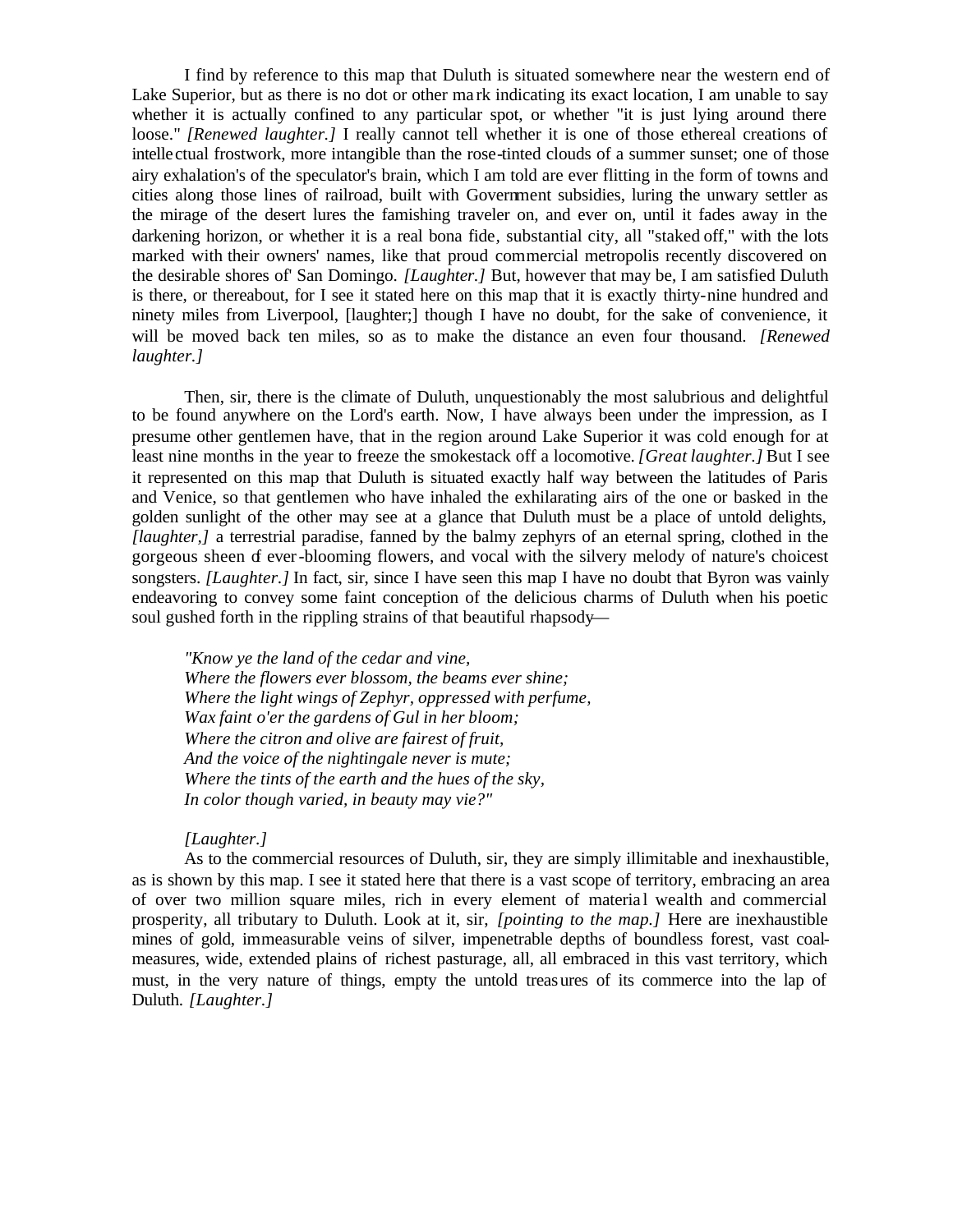Look at it, sir! *[Pointing to the map.]* Do not you see from these broad, brown lines drawn around this immense territory that the enterprising inhabitants of Duluth intend some day to enclose it all in one vast corral, so that its commerce will be bound to go there whether it would or not? *[Great laughter.]* And here, sir, *[still pointing to the map,]* I find within a convenient distance the Piegan Indians, which, of all the many accessories to the glory of Duluth, I consider by far the most inestimable. For, sir, I have been told that when the small-pox breaks out among the women and children of that famous tribe, as it sometimes does, they afford the finest subjects in the world for the strategical experiments of any enterprising military hero who desires to improve himself' in the noble art of war, *[Laughter;]* especially for any valiant, lieutenant general whose –

*"Trenchant blade, Toledo trusty, For want of fighting' has grown rusty, And eats into itself for lack Of somebody to hew and hack."*

#### *[Great laughter.]*

Sir, the great conflict now raging in the Old World has presented a phenomenon in military science unprecedented in the annals of mankind, a phenomenon that has reversed all the traditions of the past as it has disappointed all the expectations of the present. A great and warlike people; renowned alike for their skill and valor, have been swept away before the triumphant advance of an inferior foe, like autumn stubble before a hurricane of fire. For aught I know, the next flash of electric fire that shimmers along the ocean cable may tell us that Paris, with every fiber quivering with the agony of impotent despair, writhes beneath the conquering heel of her loathed invader. Ere another moon shall wax and wane the brightest star in the galaxy of nations may fall from the zenith of her glory never to rise again. Ere the modest violets of early spring shall open their beauteous eyes, the genius of civilization may chant the wailing requiem of the proudest nationality the world has ever seen, as she scatters her withered and tear-moistened lilies o'er the bloody tomb of butchered France. But, sir, I wish to ask if you honestly and candidly believe that the Dutch would have ever overrun the French in that kind of' style if General Sheridan had not gone over there and told King William and Von Moltke how he had managed to whip the Piegan Indians. *[Great laughter.]*

And here, sir, recurring to this map, I find in the immediate vicinity of the Piegans "vast herds of buffalo" and "immense fields of rich wheat lands."

*[Here the hammer fell.]*

#### *[Many cries: "Go on!" "Go on!"]*

**The SPEAKER**. Is there objection to the gentleman from Kentucky continuing his remarks? The Chair hears none. The gentleman will proceed.

**Mr. Knott.** I was remarking, sir, upon these vast "wheat fields" represented on this map as in the immediate neighborhood of the buffaloes and the Piegans, and was about to say that the idea of there being these immense wheat fields in the very heart of a wilderness, hundreds and hundreds of miles beyond the utmost verge of civilization, may appear to some gentlemen as rather incongruous, as rather too great a strain on the *"blankets"* of veracity. But to my mind there is no difficulty in the matter whatever. The phenomenon is very easily accounted for. It is evident, sir, that the Piegans sowed that wheat there and plowed it with buffalo bulls. *[Great laughter.]* Now, sir, this fortunate combination of buffaloes and Piegans, considering their relative positions to each other and to Duluth, as they are arranged on this map, satisfies me that Duluth is destined to be the beef market of the world.